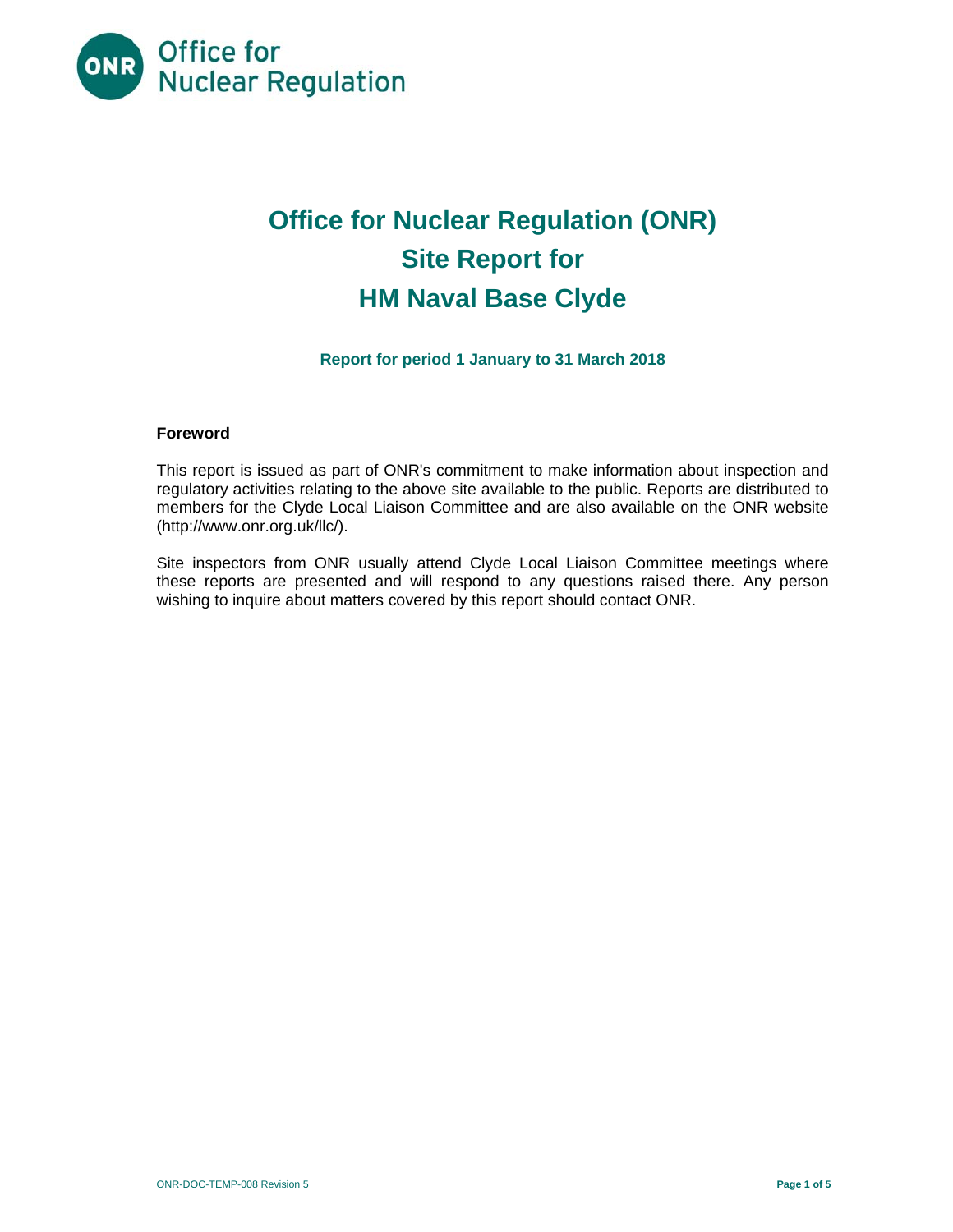# **TABLE OF CONTENTS**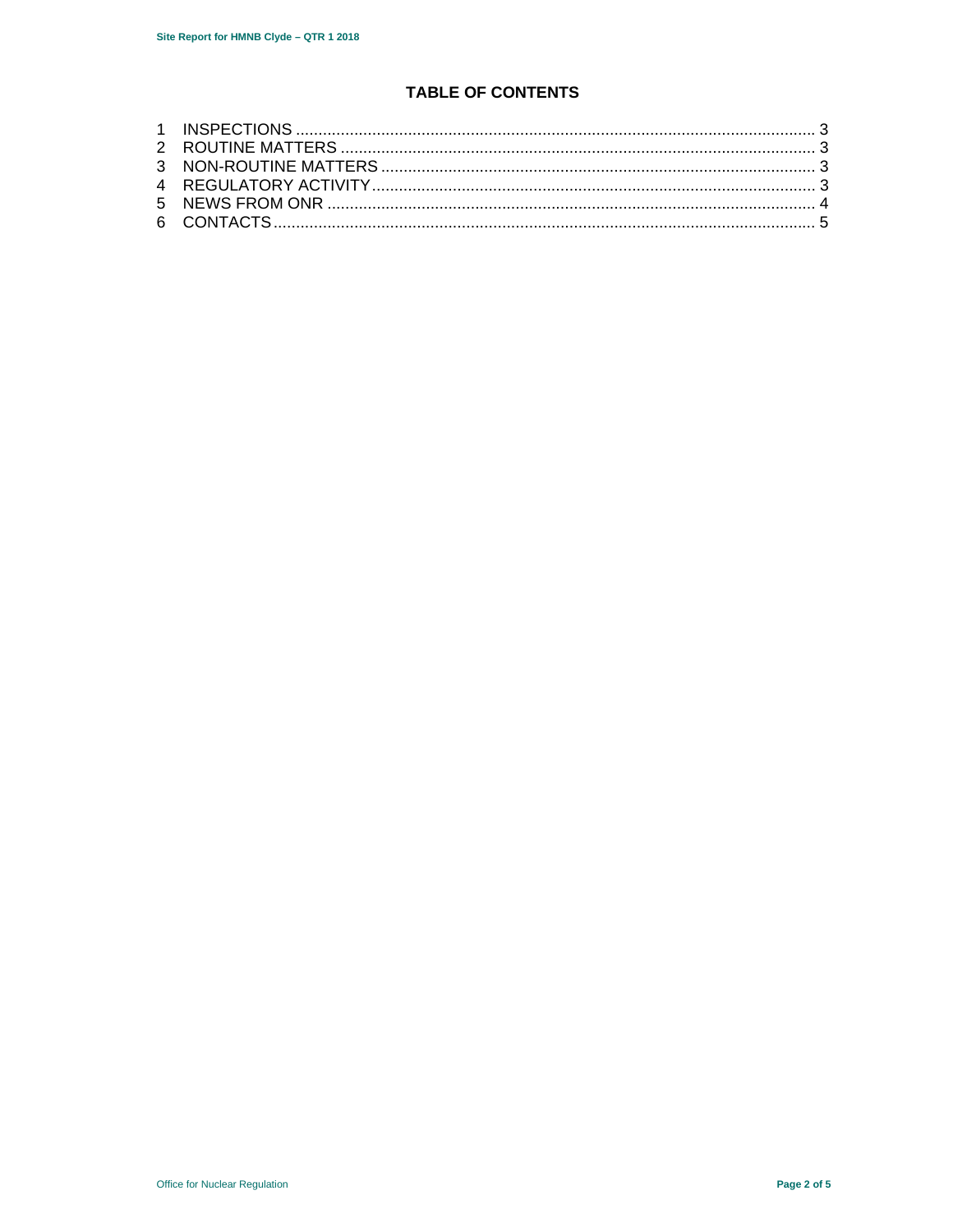# **1 INSPECTIONS**

The majority of sites inspected by ONR are licensed under the Nuclear Installations Act 1965. HM Naval Base Clyde is not a licensed site, although it operates under authorisation from the Ministry of Defence (MOD) Defence Nuclear Safety Regulator (DNSR). The site comprises the Faslane and Coulport facilities and is regulated by ONR through other legislation as noted below. This report summarises the inspection and regulatory activities associated with HM Naval Base Clyde which are co-ordinated with inspections by DNSR.

#### **1.1 Dates of inspection**

The ONR site inspector made visits to site on the following date during the report period:

**23 January 2018** 

# **2 ROUTINE MATTERS**

#### **2.1 Inspections**

Inspections are undertaken as part of the process for monitoring compliance with the Health and Safety at Work Act 1974 (HSWA74); and regulations made under HSWA74, for example the Ionising Radiations Regulations 1999 (IRR99), the Radiation (Emergency Preparedness and Public Information) Regulations 2001 (REPPIR), and the Management of Health and Safety at Work Regulations 1999 (MHSWR99).

The only planned inspection for this period on IRR99 was cancelled due to inclement weather. This will be rescheduled for later in the year.

#### **2.2 Other work**

The site inspector attended meetings regarding emergency arrangement demonstration exercises to be held during 2018.

The site inspector attended the LLC meeting during this period.

# **3 NON-ROUTINE MATTERS**

Licensees / authorisee's are required to have arrangements to respond to non-routine matters and events. ONR inspectors judge the adequacy of the licensee's / authorisee's response, including actions taken to implement any necessary improvements.

There were no such matters or events of significance during the period.

# **4 REGULATORY ACTIVITY**

ONR may issue formal documents to ensure compliance with regulatory requirements. No such documents were issued during the period.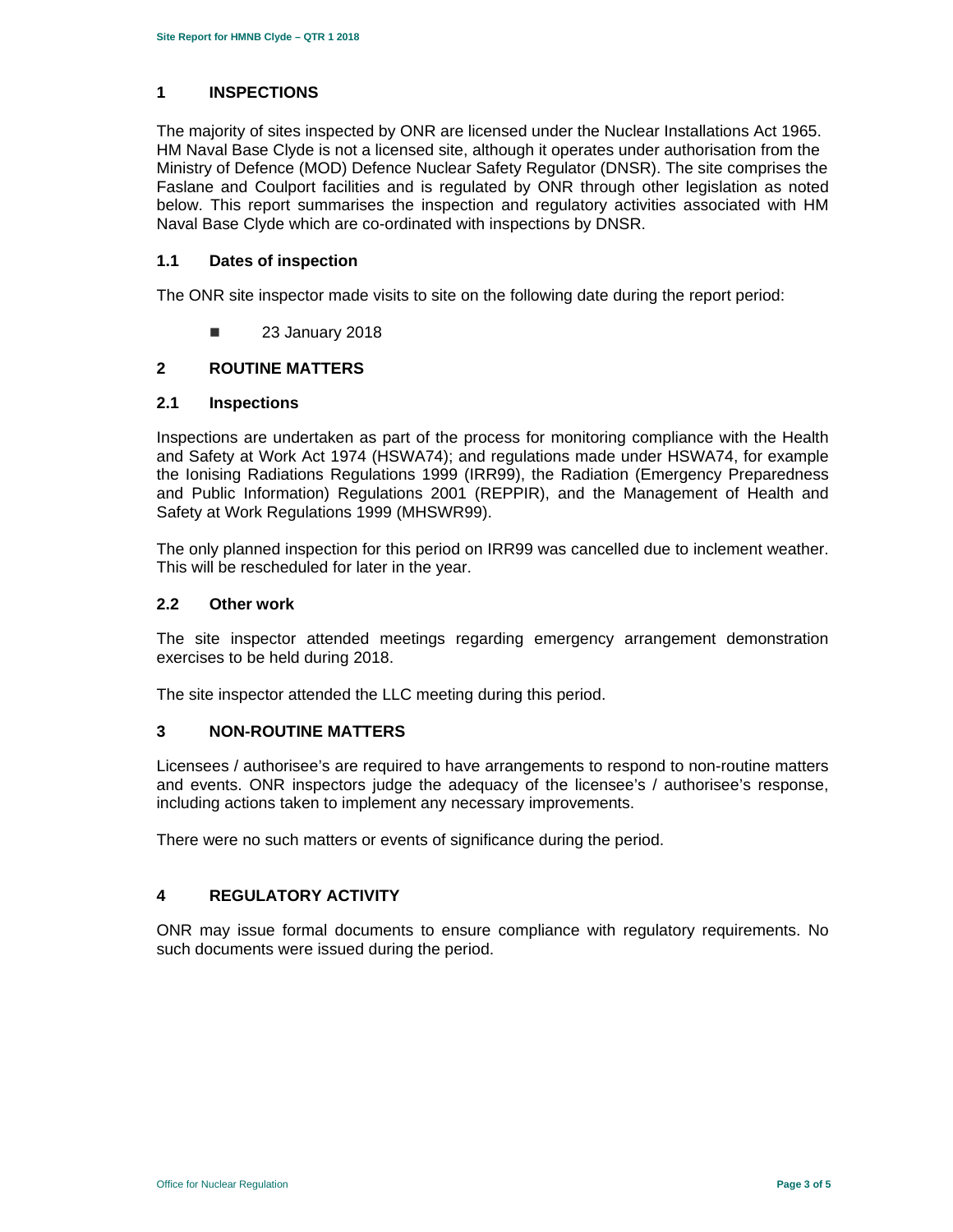# **5 NEWS FROM ONR**

In January, ONR received the results of its first external stakeholder survey which was undertaken by YouGov on behalf of ONR. A broad range of stakeholders were invited to participate in an online survey, with 351 responses received. In addition to the online survey, a number of in depth interviews were also completed with stakeholders. While overall the results demonstrate ONR is seen as a high performing organisation with good levels of stakeholder confidence, there are areas where improvements can be made and we will be working with our divisions on those in the coming months. Further details about the survey results can be found in our March 2018 newsletter which is available on ONR's website.

In February, ONR held its first webinar following the publication of the 'Guide to enabling regulation in practice.' Chief Nuclear Inspector, Mark Foy and Deputy Chief Inspector, Mike Finnerty, were on hand to answer questions about the guide which has been designed to illustrate working examples of enabling regulation in practice. This is a new channel of communication for ONR and we'll be holding further webinars on different topics over the coming months. If you would like to join future webinars then please get in touch with the ONR Communications team via contact@onr.gov.uk

In March, ONR held the first of two meetings this year with representatives from across the NGO community. Held in Birmingham, the meeting was attended by 15 NGO representatives from 11 different organisations. Topics discussed included: Domestic Safeguards pending the withdrawal of the UK from Euratom; Emergency Planning Arrangements; and the ONR Stakeholder Survey results. The next meeting is scheduled to take place in October 2018. We are keen to increase the number of people engaging with ONR on nuclear safety and security issues and would like to invite members of SSGs, and LLCs to join our engagement programme. For more details please get in touch via contact@onr.gov.uk